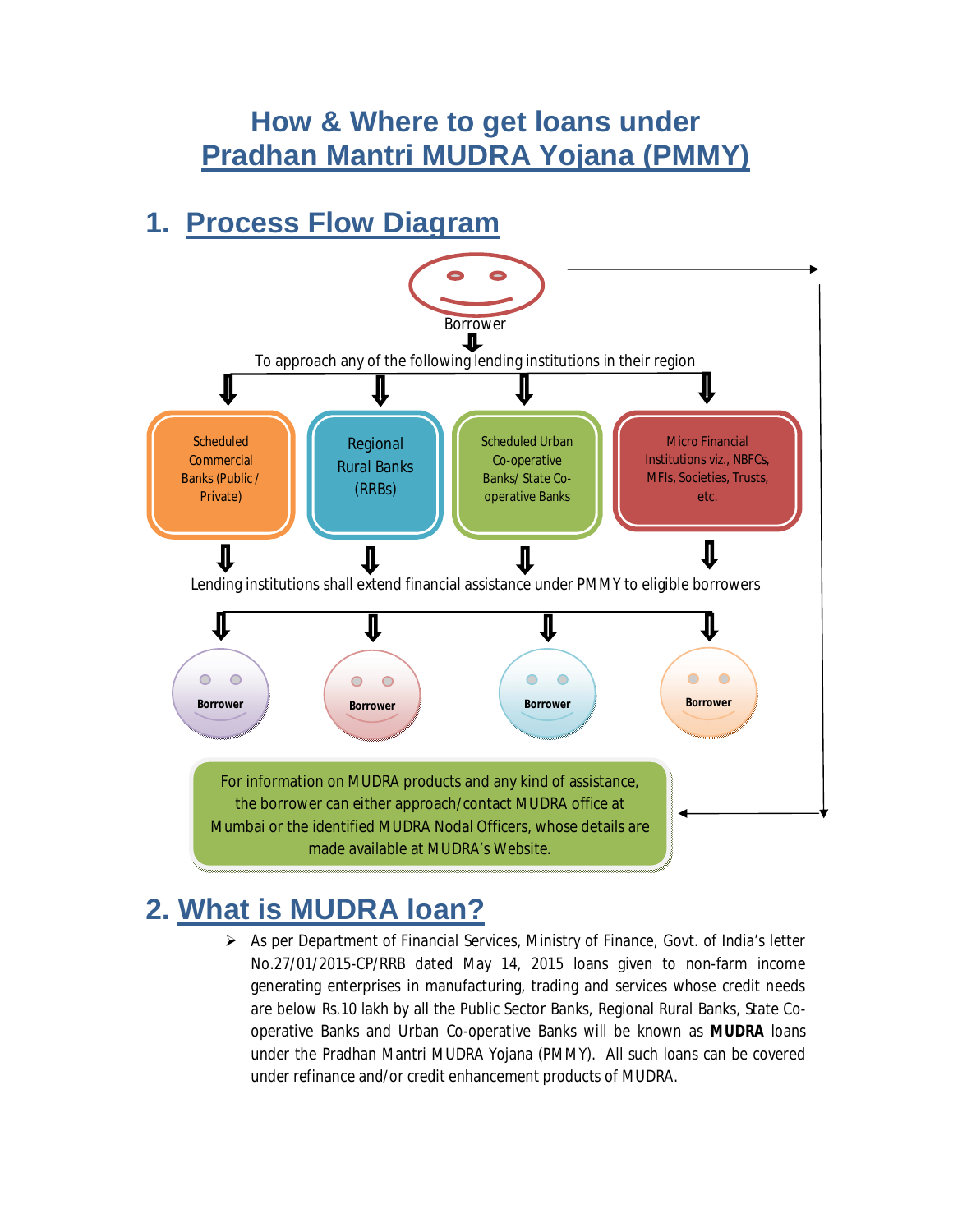- $\triangleright$  In addition to these Banks, NBFCs and MFIs operating across the country can also extend credit to this segment, for which they can avail financial assistance from MUDRA Ltd., subject to their conforming to the approved eligibility criteria. Eligibility criteria for availing refinance/financial assistance by institutions from MUDRA has been finalized and hosted at MUDRA's website.
- $\triangleright$  To begin with, based on eligibility criteria, MUDRA has enrolled 27 Public Sector Banks, 17 Private Sector Banks, 27 Regional Rural Banks and 25 Micro Finance Institutions (MFIs - list as per Annexure I) as partner institutions for channelizing assistance to the ultimate borrower.

# **3. Whom to approach for assistance under PMMY?**

 $\triangleright$  Borrowers, who wish to avail assistance under Pradhan Mantri MUDRA Yojana (PMMY), can approach the local branch of any of the above referred institutions in their region. Sanction of assistance shall be as per the eligibility norms of respective lending institution.

### **4. Whom to contact for assistance?**

- MUDRA has identified 97 Nodal Officers at various SIDBI Regional offices/Branch Offices to act as "**first contact persons**" for MUDRA.
- $\triangleright$  For information on MUDRA products and for any kind of assistance, the borrower can either approach/contact MUDRA office at Mumbai or the identified MUDRA Nodal Officers, whose details (along with contact numbers and mail ids) are made available at MUDRA's Website. The borrower may also visit MUDRA website, www.mudra.org.in and can send any query/suggestion to help@mudra.org.in.